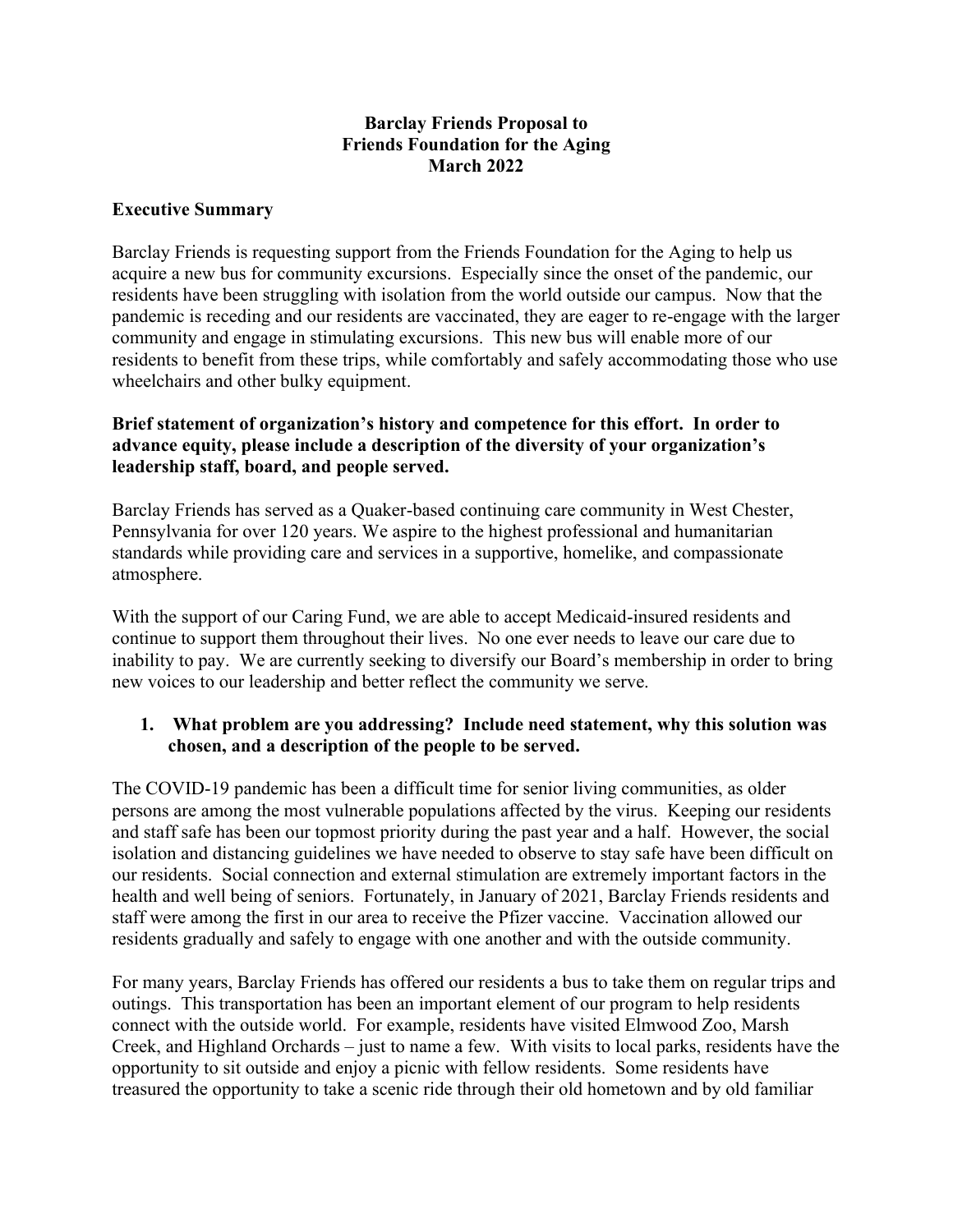locations they frequented when younger. Recreation staff have also hosted scenic tours during which they present nature or culture talks to participating residents. Our residents enjoy a drive to see the holiday lights in December, and (pre-COVID) taking in a local baseball game or a play at a local school. We are currently discussing a possible partnership with our local YMCA, to see whether we can offer our residents access to water aerobics classes.

Our current bus was gifted to us by our friends at Kendal Crosslands Communities in Kennett Square. While we were grateful for their donation, the bus is too small for our current needs, does not have adequate space to accommodate individuals in wheelchairs, and lacks storage for wheelchairs. In addition, with the recent opening of the Preston personal care building, the number of outings has increased as new residents have joined our community. With the pandemic easing and our residents vaccinated, we feel we must offer a better option to the many people here who are eager to once again re-engage with the larger community.

# **2. What action(s) will you do?**

Our goal for the coming year is to purchase a new bus that will seat 14 passengers comfortably, and which will have a number of benefits:

- Easy to drive (no commercial license needed) with a small wheelbase for easy turning
- Electric door, entry steps, and a wheelchair lift
- Wide aisle and comfortable individual seats
- Wheelchair securement system
- Storage in back for wheelchairs and other items
- Air conditioning
- Audio-visual equipment for communicating with passengers
- Backup camera and other safety equipment
- 5 year/100,000 mile warranty.

With a new and larger bus, we look forward to being able to host more residents on outings, including more individuals who use a wheelchair. We hope to purchase this vehicle or one much like it: https://nwbus.com/inventory/shuttle-buses-for-sale/2022-ford-starcraft-starquest-14 passenger-w-rear-luggage-21074/

# **3. What other organizations will you partner with on this project?**

This vehicle will cost approximately \$75,000. We have a \$35,000 grant in hand from the McLean Contributionship to support the purchase of the bus. Barclay Friends is reaching out shortly to several additional funders who we will ask to support the bus purchase in smaller amounts (see attached project budget). However, with a grant of \$25,000 from the Friends Foundation, we will move forward with the purchase immediately. With your support, we can safely ensure a better quality of life for our residents and engage them once again with the larger community and all of the enrichment opportunities it offers.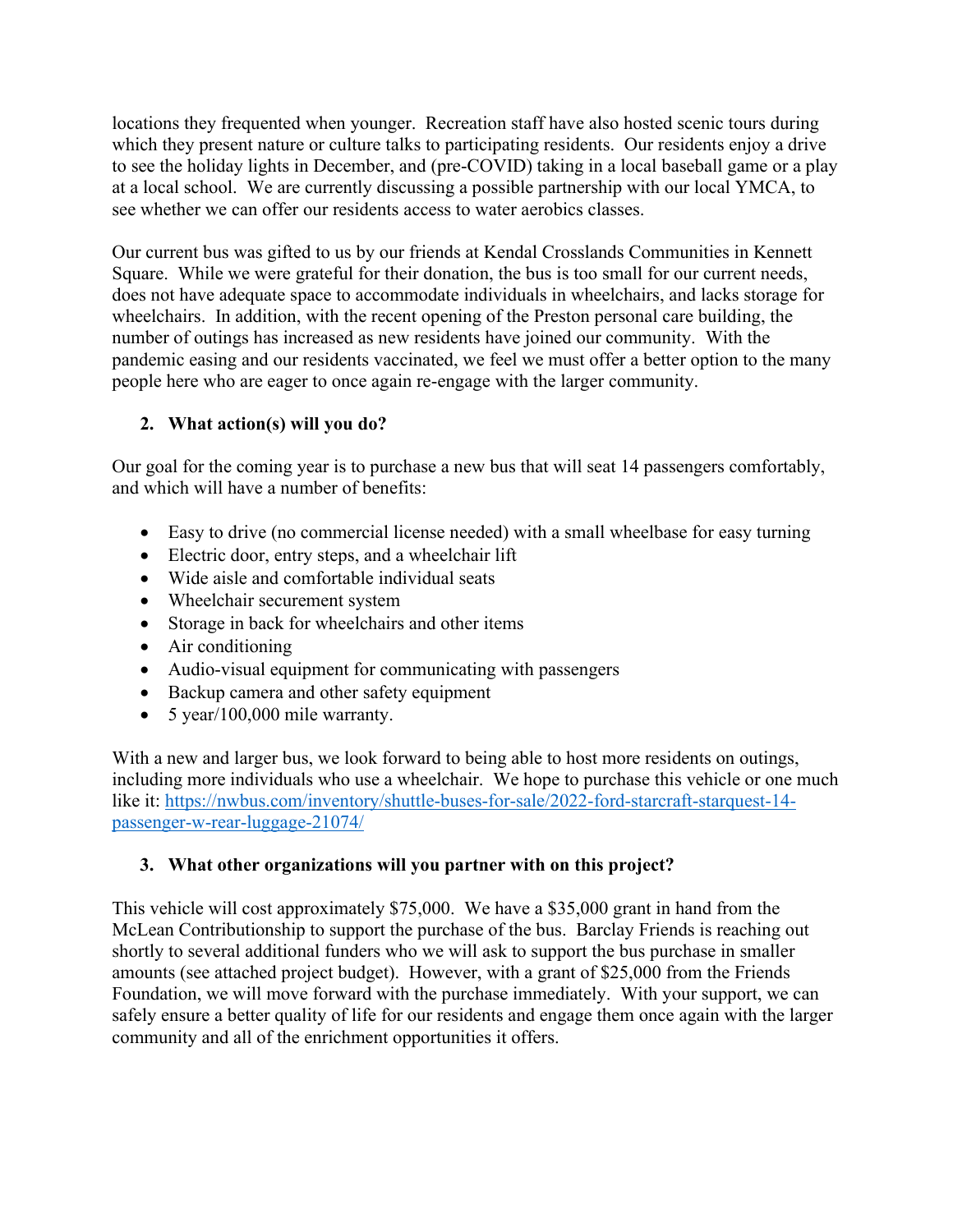# **4. What specific, measurable outputs do you expect?**

This vehicle will make it possible for us to increase the number of trips we can take with our residents, and also expand the number of residents who are able to join trips like these, thanks to the expanded wheelchair storage the new bus will offer. We anticipate going on at least weekly trips in the new vehicle, generally starting in the spring with warmer weather. Approximately 250 residents will be able to join these trips in the new, larger vehicle (some individuals on multiple trips). This number may be impacted by ongoing staffing shortages, but we are hopeful to be able to schedule a busy roster of outings for our residents despite the challenges.

# **5. What outcomes do you expect? What change will occur, and what impact will it have?**

This vehicle will improve the social engagement of our residents, both between one another and between each and the larger community. Research on senior health clearly shows that social engagement yields much improved health outcomes, and we hope that the social engagement we can offer with the help of this bus will improve the quality of life for our residents.

# **6. How will you measure outputs and outcomes, both quantitative and qualitative?**

Our Director of Recreation, Elsabet Haile, is the Barclay Friends staff person responsible for the coordination of our residents' activities, including outside excursions. She will track both the number of excursions and the number of residents who benefit from them across personal care and skilled care. In addition, we will gather informal feedback from residents after trips, both to determine the trips' benefit to our residents and to make adjustments if necessary for the improvement of our excursion programming.

# **7. How will you sustain the project after the grant period?**

Once purchased, the routine costs of insurance and upkeep will be included in Barclay Friends' operating budget. Purchasing the bus rather than leasing or contracting for individual trips allows us to keep the bus as an ongoing asset, eliminating annual lease costs and giving us much more flexibility to spontaneously use the bus for outings. We want to provide our residents with the same option people living independently have: to organize and go on trips when they wish.

The bus will therefore remain an asset to Barclay Friends after its purchase. In the unlikely event that we were to go out of business, our entire operations, including the bus, would be sold to its buyer.

# **8. How will your results be shared and replicated?**

Barclay Friends will be pleased to share photos of the new bus and news of excursions we will take in it on our social media and in a press release, including sharing our appreciation of the foundation funders who made this purchase possible.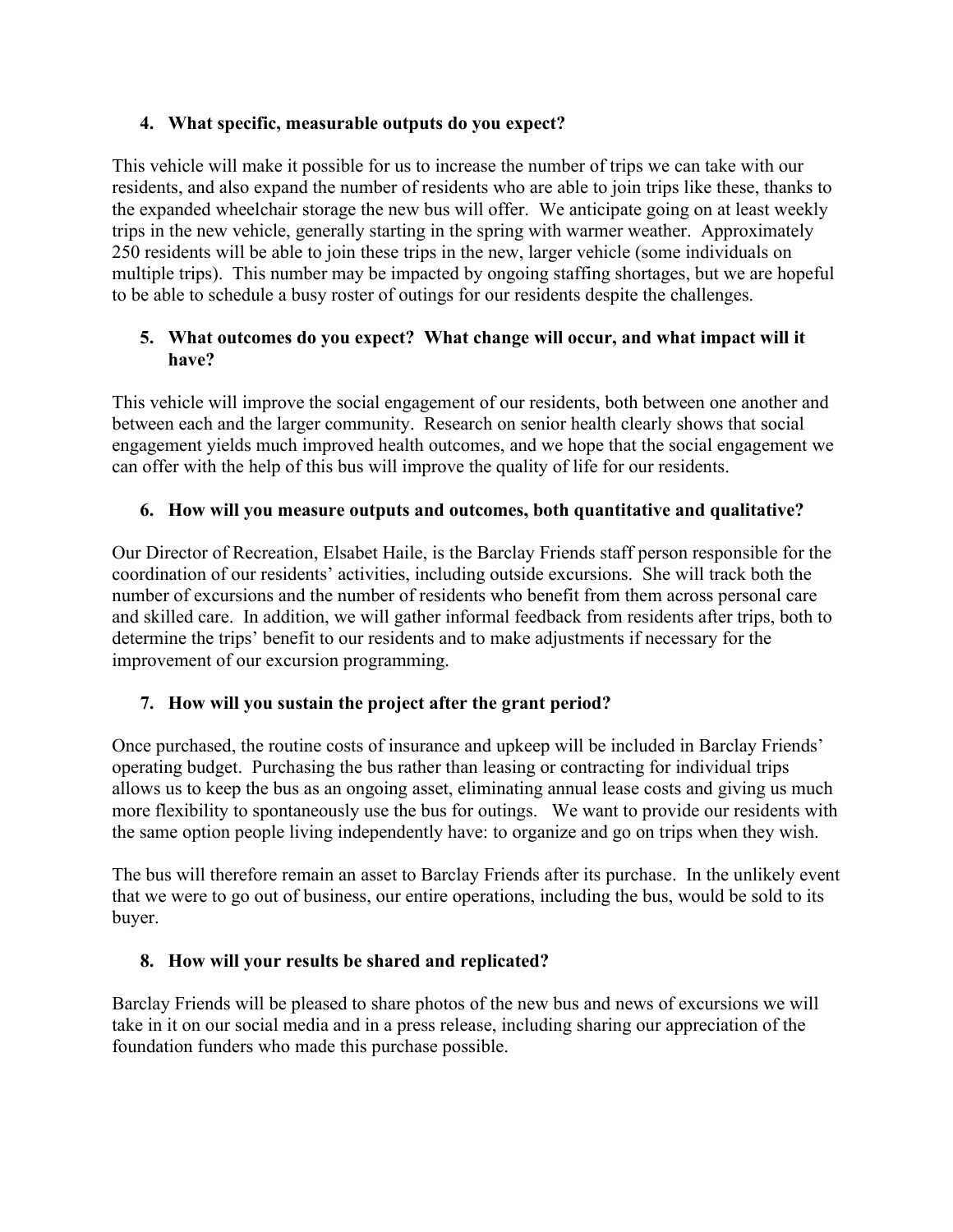# **9. How does this project fit with Friends Foundation values?**

The purchase of this bus will be a major step for us, essentially reconnecting the seniors who live at Barclay Friends with each other and with the outside world. By so doing, we feel we are fulfilling the Friends Foundation's values of enhancing their quality of life and fostering their independence and dignity. As a Quaker institution, these are our values as well, and the residents who live here appreciate and expect that we consider their dignity and quality of life foremost in our operations and programs.

# **10. Attached project budget and timeline, including other sources of support and a budget narrative.**

Please see attached project budget form, which enumerates the received and prospective sources of funding for this project. If we receive a grant from the Friends Foundation to bring us to \$60,000 in funding for the bus, we are ready to move immediately on making the purchase.

Friends Association has recently updated our profile on Guidestar.com.